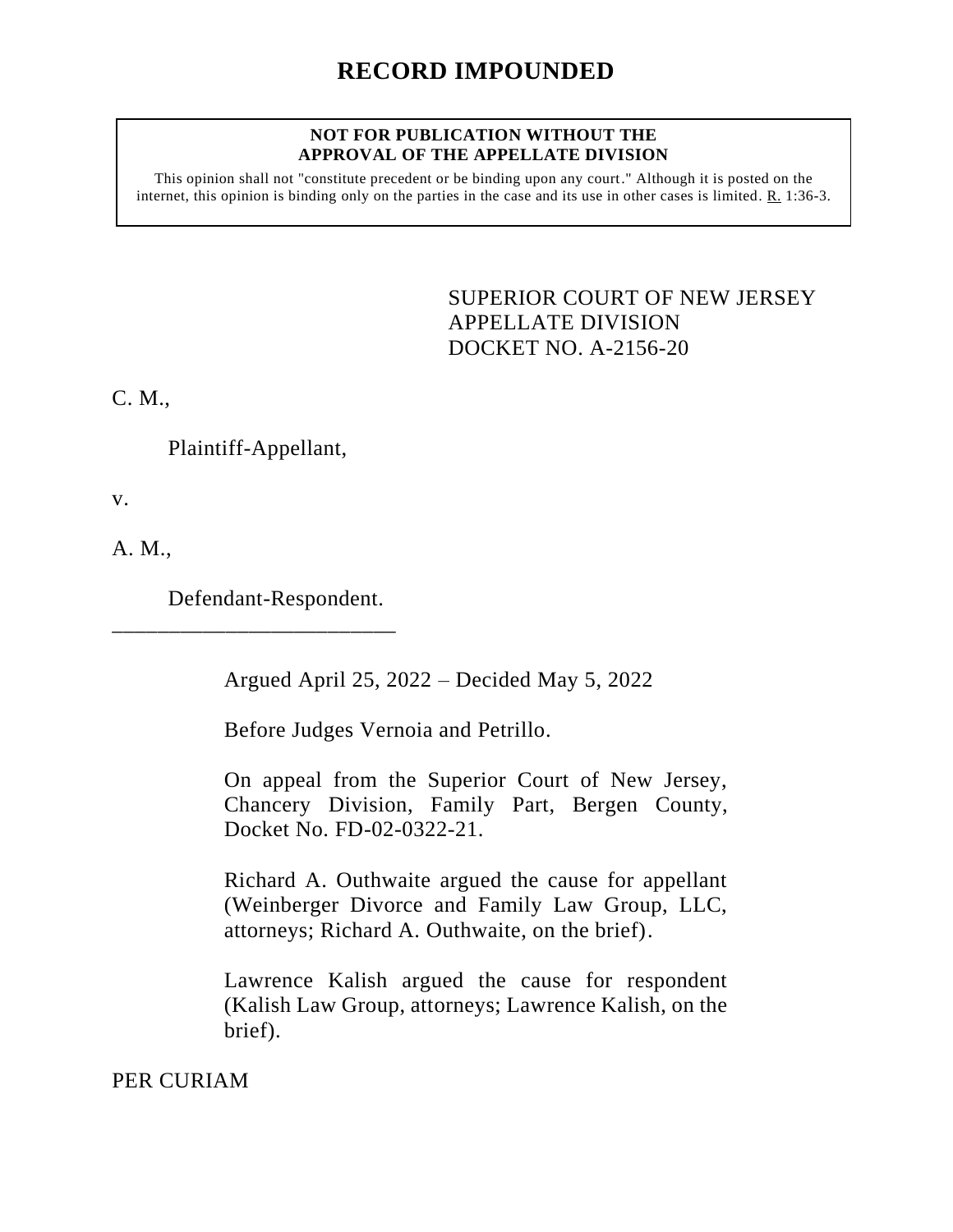Plaintiff C.M.<sup>1</sup> appeals from a February 23, 2021 Family Part order granting defendant A.M.'s motion to dismiss her complaint, which sought a determination concerning custody of the parties' then one-year old son and a child support award. Plaintiff argues the court erred by dismissing the complaint based on its conclusion it lacked jurisdiction under the New Jersey Uniform Child Custody Jurisdiction and Enforcement Act (UCCJEA), N.J.S.A. 2A:34- 53 to -95, and that jurisdiction properly lies in the courts of the State of Florida. Unpersuaded by plaintiff's arguments, we affirm.

I.

The parties are not married. They are the parents of a son, who was born in New York in September 2019. Following their son's birth, the parties lived with the child in a Tenafly, New Jersey, apartment until December 2019, when they traveled to Florida to visit defendant's family. The parties did not own or lease a residence in Florida, but they lived with their son at defendant's family's Florida home from their arrival in December 2019 until August 2020.

<sup>&</sup>lt;sup>1</sup> We employ initials to identify the parties because the issues presented require that we address proceedings involving an alleged domestic violence incident between them, and the identity of an alleged victim of domestic violence is excluded from public access under Rule 1:38-3(c)(12).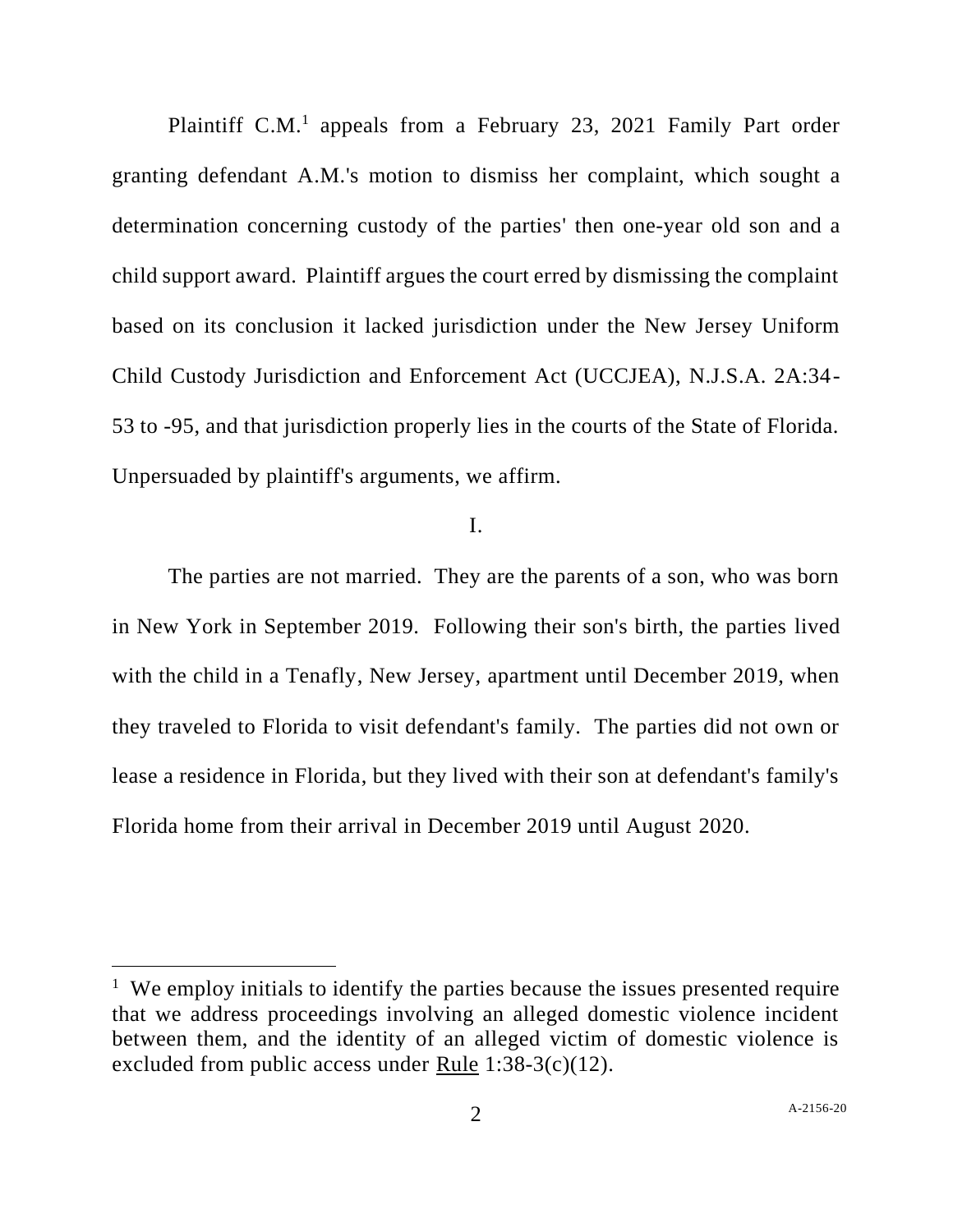On August 7, 2020, after an alleged incident of domestic violence against plaintiff by defendant, plaintiff returned to New Jersey with their child. On August 14, 2020, plaintiff sought and obtained a temporary domestic violence restraining order against defendant in the Leonia Borough Municipal Court under the Prevention of Domestic Violence Act, N.S.J.A. 2C:25-17 to -35. In her complaint supporting her request for the restraining order, plaintiff certified that on August 5, 2020, defendant committed an act of domestic violence against her "while at [the parties'] Florida residence." The complaint also alleged prior acts of domestic violence, including one three years earlier "in a Florida casino" and another at an undisclosed location in October 2019. Plaintiff's domestic violence complaint was later dismissed on the merits following a trial.

On August 20, 2020, defendant filed a complaint against plaintiff in the Family Division of the Circuit Court in Miami-Dade County Florida for "[e]stablishment of [p]aternity, [t]imesharing, [c]hild [s]upport and [o]ther [r]elief" concerning the parties' son.<sup>2</sup> The complaint alleged that on August 7, 2019, plaintiff took the child to New Jersey from the State of Florida "without [defendant's] knowledge or consent." Defendant also filed with the Circuit

 $2$  Defendant later filed an amended complaint with the Circuit Court. The amendments to the original complaint are not relevant to the issues presented on appeal.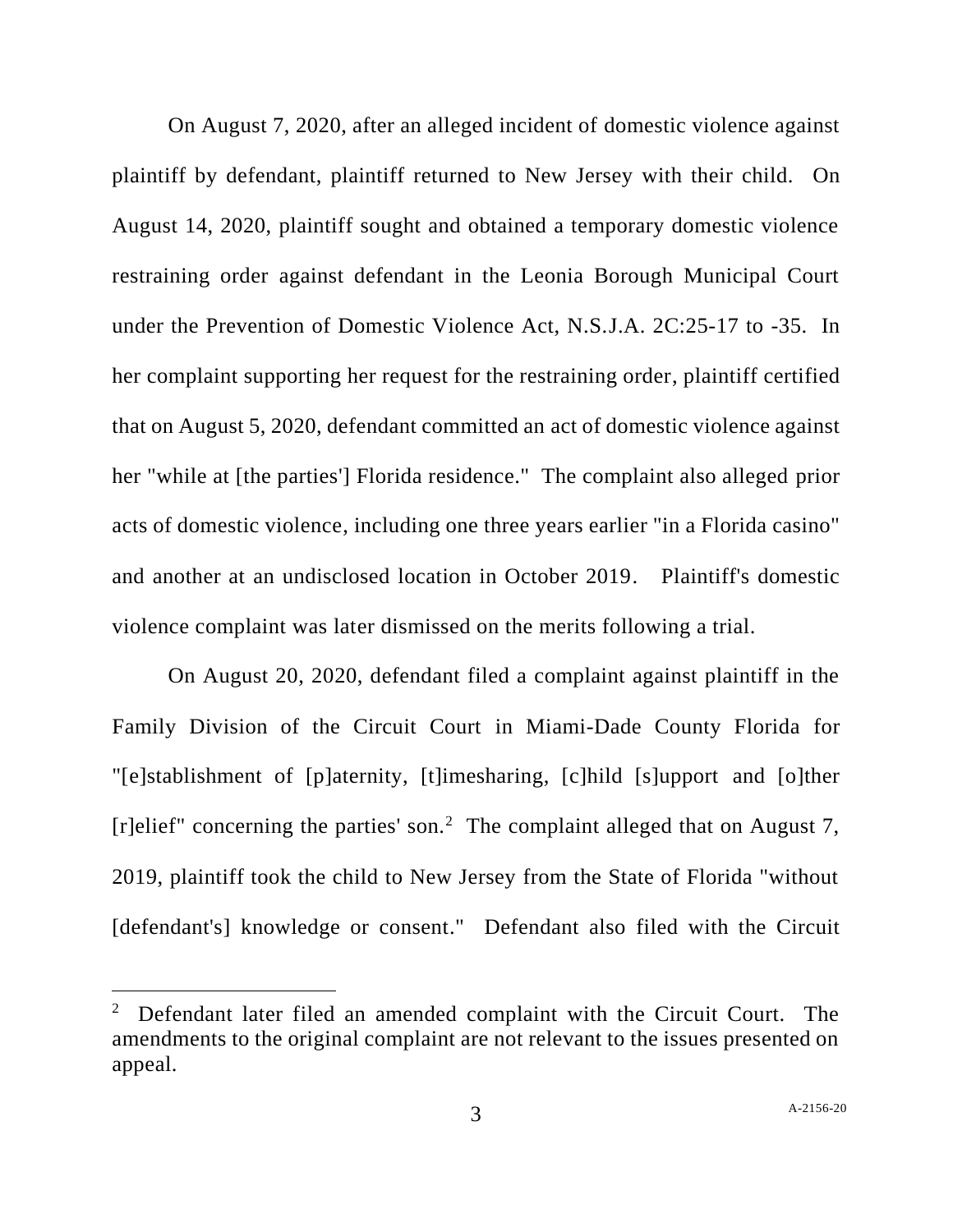Court an August 20, 2020 "Uniform Child Custody Jurisdiction and Enforcement Act . . . Affidavit" stating the parties and their son resided in Florida since December 2019.

On October 10, 2020, plaintiff filed a verified complaint for custody and child support in the Family Part. The complaint noted "jurisdiction is an issue to be determined" because defendant had "filed an application in Florida." Plaintiff further alleged she appeared in the Florida action "for the limited purpose[] of contesting jurisdiction" there. In the complaint, plaintiff asserted "Florida did not obtain home state jurisdiction as there was no intent of the parties to reside in or remain in Florida and . . . they did not have a home in Florida." Plaintiff also asserted the parties' and their son's stay in Florida was extended due to "the [COVID-19] crisis," which "was way beyond [p]laintiff's control." Plaintiff also claimed Florida is an inconvenient forum.

On December 3, 2020, the Family Part entered an order following a telephonic conference with the parties and counsel. The order directed paternity testing and noted defendant "contests jurisdiction."

Genetic testing confirmed defendant's paternity. Defendant subsequently moved for dismissal of plaintiff's complaint on jurisdictional grounds. In pertinent part, defendant sought a declaration Florida is the home state under the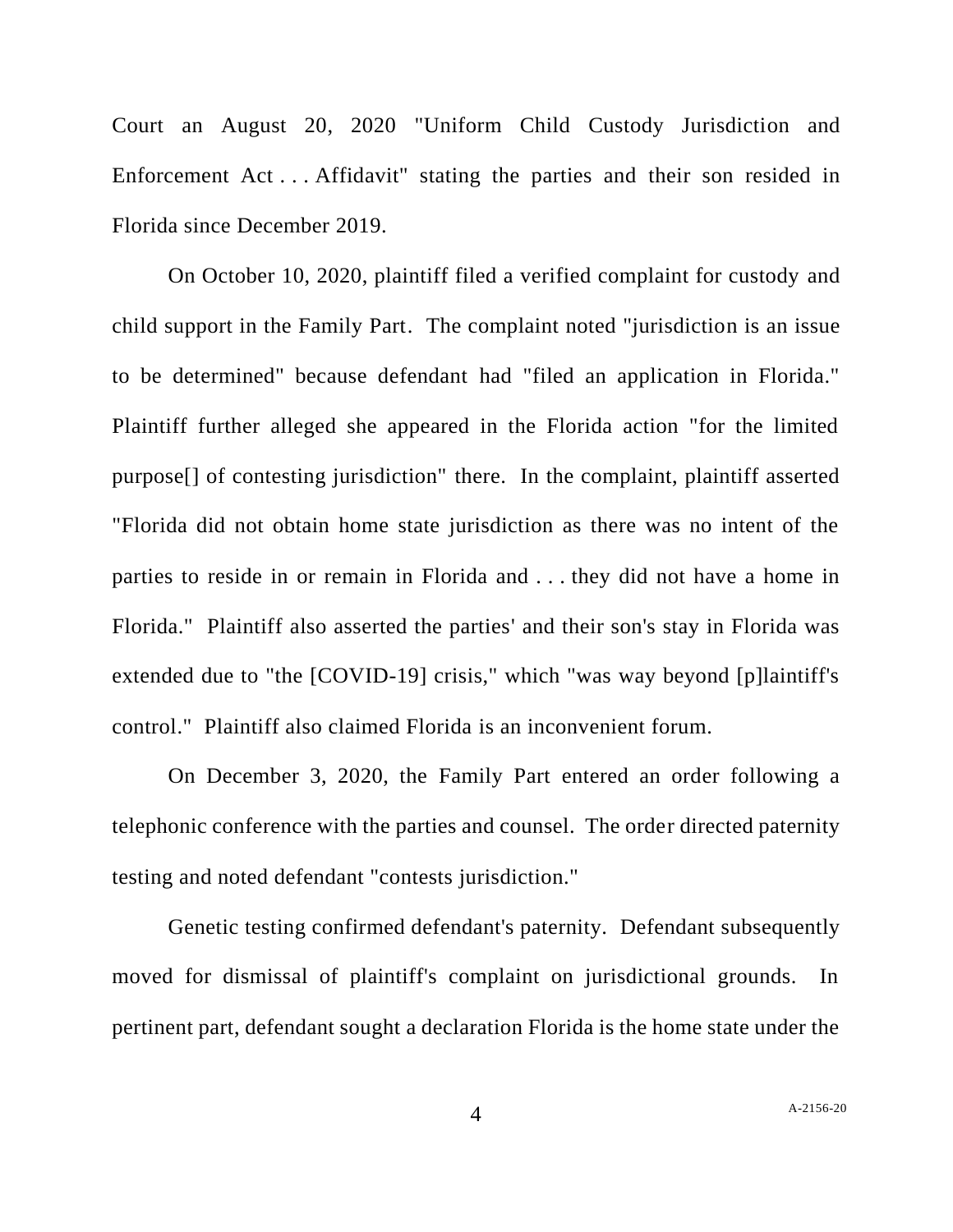UCCJEA over all claims between the parties concerning their son. The record on appeal does not include any pleadings or papers filed on plaintiff's behalf in opposition to the motion. See R. 2:6-1(a)(1) (requiring the appendix prepared by appellant include "the pleadings" and "such other parts of the record, excluding the stenographic transcript, as are essential to the proper consideration of the issues").

After hearing argument on defendant's motion, the court rendered a decision from the bench. The court determined Florida is the child's home state under the UCCJEA because the parties and their child lived in Florida for nine months, from the time the child was approximately two months old in December 2019, until he was eleven months old in August 2020. The court also found defendant filed a custody proceeding in Florida in August 2020, plaintiff's New Jersey domestic violence complaint had been dismissed on the merits, and, although plaintiff and the child "had been in New Jersey for six months now," defendant contested jurisdiction in New Jersey during that entire period. The court further noted it had conferred with the Circuit Court judge presiding over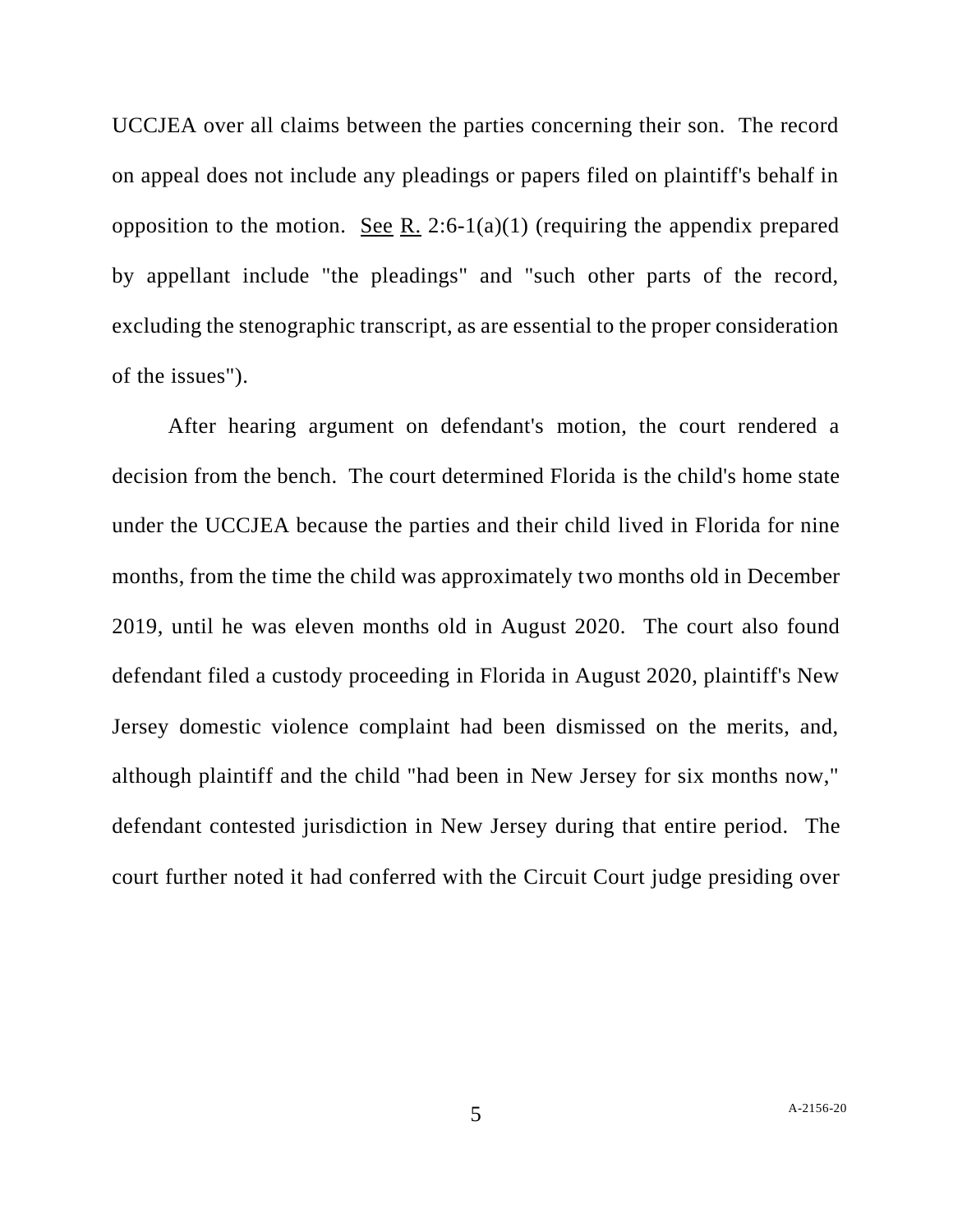the Florida matter, and the judge had determined Florida had jurisdiction because it was the home state under the UCCJEA.<sup>3</sup>

The motion court found no evidence supporting plaintiff's claim the COVID-19 emergency prevented the parties from returning to New Jersey from Florida following the 2019 winter holidays, noting air travel due to COVID-10 was not suspended until the beginning of March 2020. The court further observed plaintiff failed to present any evidence the parties had made travel plans to return to New Jersey after the 2019 winter holidays. Moreover, the evidence showed plaintiff returned to New Jersey on business for a short period in January 2020 prior to the suspension of air travel during the COVID-19 emergency.

The court granted defendant's motion. The court entered an order finding "jurisdiction properly remains in the State of Florida" and dismissing "plaintiff's complaint for lack of jurisdiction." This appeal followed.

<sup>&</sup>lt;sup>3</sup> Plaintiff appealed from the Circuit Court's order finding it had jurisdiction as the child's home state under the UCCJEA. On appeal, defendant has provided a decision from the District Court of Appeal of Florida, Third District, affirming the Circuit Court's order.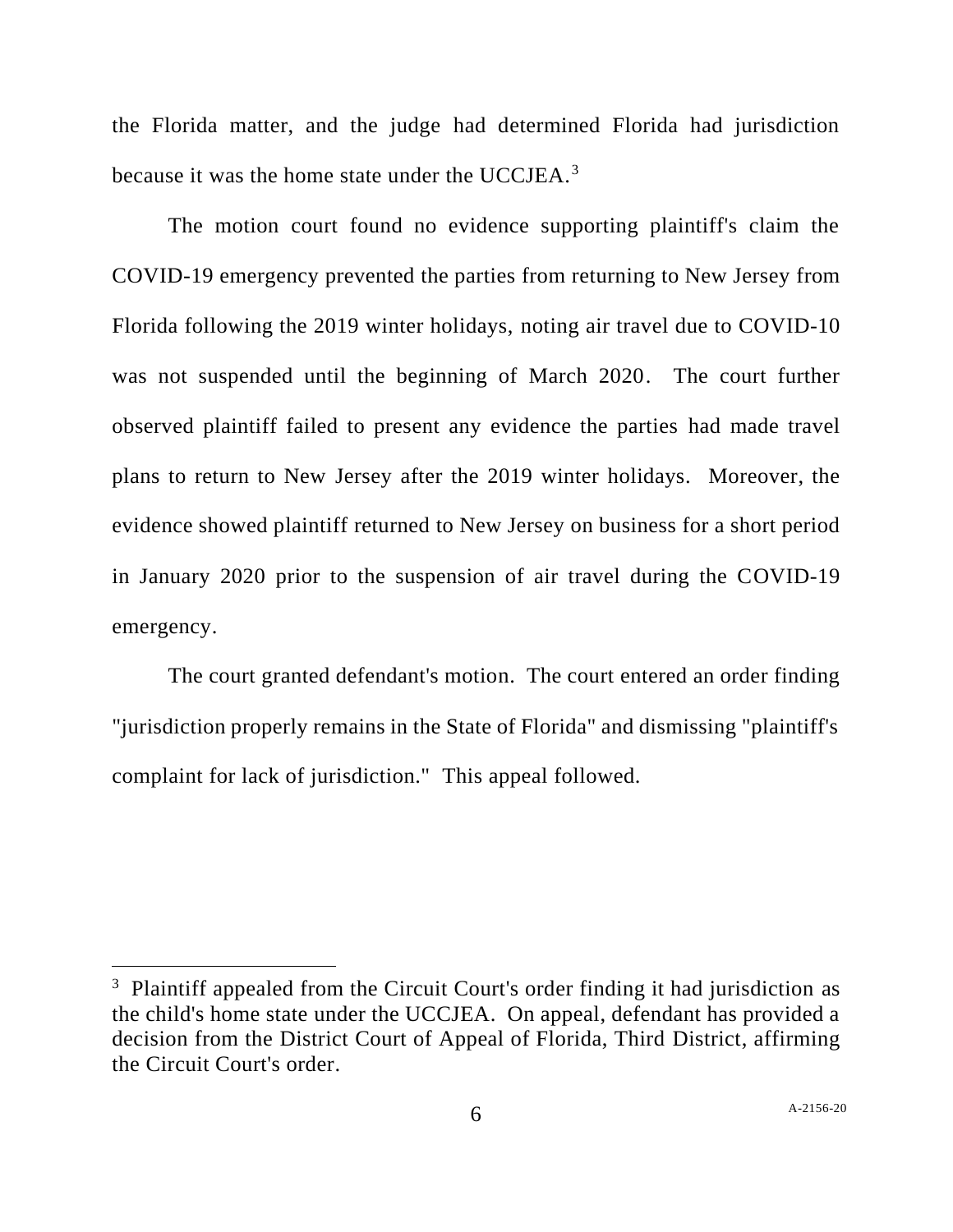Plaintiff argues the court erred by determining it lacked jurisdiction to decide the claims in her complaint. Because the court's decision it lacked jurisdiction constitutes a legal determination, we review it de novo. Manalapan Realty, L.P. v. Twp. Comm. of Manalapan, 140 N.J. 366, 378 (1995); Landers v. Landers, 444 N.J. Super. 315, 319 (App. Div. 2016).

Plaintiff argues the court erred by misapplying the legal standard applicable to its jurisdictional determination. Plaintiff claims the court failed to correctly interpret and apply the statutory standards set forth in the "UCCJEA," and, more particularly, she argues the court should have determined it had jurisdiction as a matter of law under the UCCJEA.<sup>4</sup>

<sup>&</sup>lt;sup>4</sup> In plaintiff's brief on appeal, she argues the court erred by failing to apply, and by incorrectly interpreting and applying, N.J.S.A.  $2A:34-31(a)(1)$  and  $(a)(2)$ in determining it lacked jurisdiction. Those statutory provision are inapplicable here because they were part of the Uniform Child Custody Jurisdiction Act (UCCJA), N.J.S.A*.* 2A:34-28 to -52, which was repealed in 2004, L. 2004, c. 147, § 44, and replaced by the UCCJEA, which became effective December 13, 2004, L. 2004, c. 147, § 1; see also Senate Judiciary Committee Statement to S. 150 (L. 2004, c. 147) (explaining the UCCJEA was adopted to replace the UCCJA). Plaintiff also more generally argues the court erred in its application of the UCCJEA, which is the statute that governs the disposition of jurisdictional disputes in custody proceedings following its December 13, 2004 effective date. See N.J.S.A. 2A:34-94 (providing the UCCJEA applies to motions and other requests for relief made in child custody proceedings commenced after the effective date of the statute). We therefore consider the pertinent statutory provisions of the UCCJEA in our analysis of plaintiff's claims.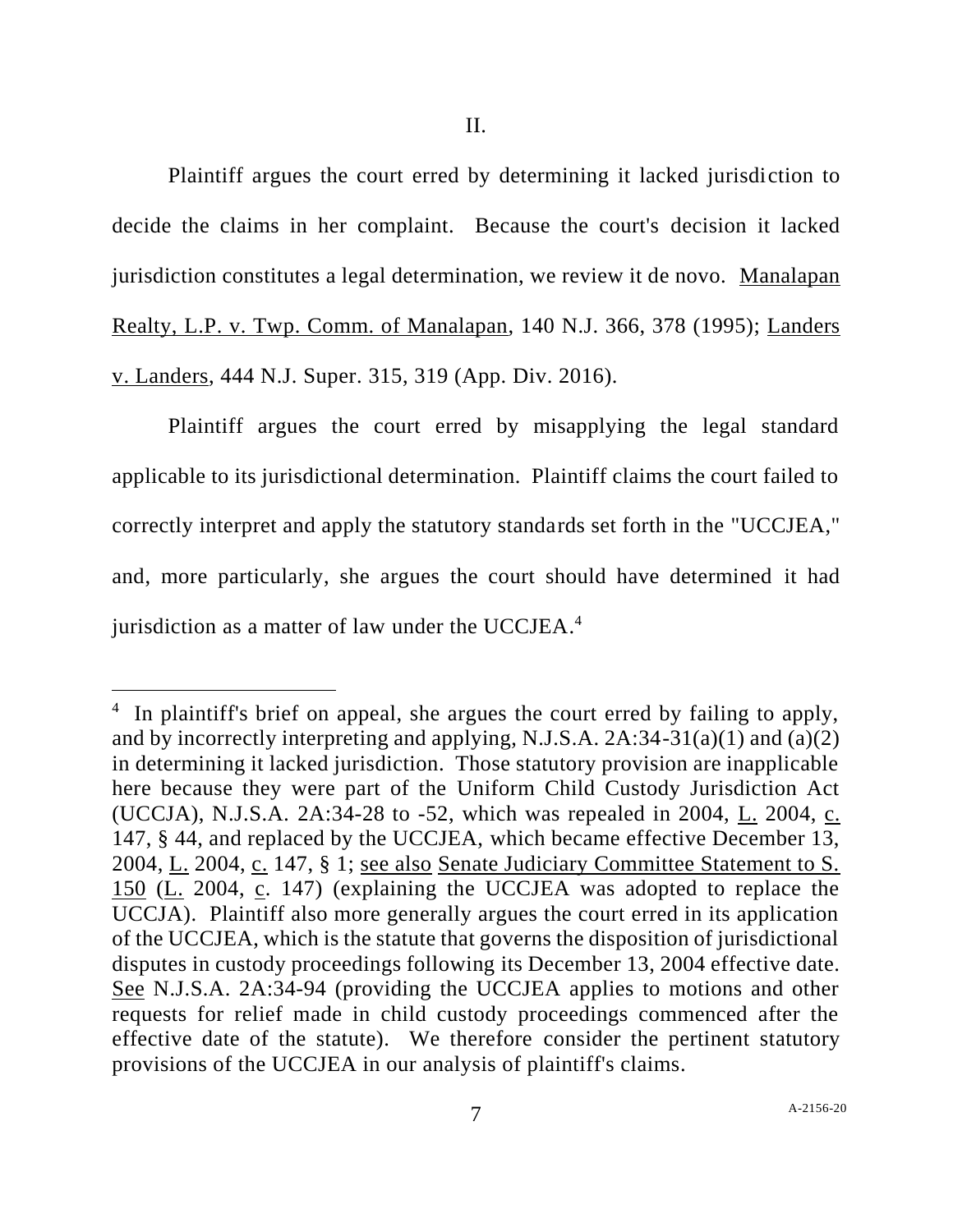The court considered the jurisdictional issue presented by defendant's motion to dismiss under the UCCJEA. See N.J.S.A. 2A:34-53 to -95. Florida adopted the UCCJEA in 2002, as codified in chapter 61, Florida Statutes. See Fla. Stat. §§ 61.501 to -.542. "The UCCJEA governs the determination of subject matter jurisdiction in interstate . . . custody disputes." Sajjad v. Cheema, 428 N.J. Super. 160, 170 (App. Div. 2012). We interpret the UCCJEA "so as to avoid jurisdictional competition and conflict and require cooperation with the courts of other states as necessary to ensure that custody determinations are made in the state that can best decide the case." Griffith v. Tressel, 394 N.J. Super. 128, 138 (App. Div. 2007).

"One of the primary objectives of the UCCJEA was to 'prioritize[] home state jurisdiction' over other bases for a state assuming jurisdiction of a child custody dispute." Dalessio v. Gallagher, 414 N.J. Super. 18, 22 (App. Div. 2010) (quoting UCCJEA, Prefatory Note, 9 (Part IA) U.L.A. 651 (1999)). Under N.J.S.A. 2A:34-65 and Fla. Stat. § 61.514, jurisdiction over an interstate child custody dispute is vested in the home state. Where, as here, the child at issue is over the age of six months when the custody proceeding is commenced, "home state" under New Jersey and Florida law is defined as "the state in which the child lived with a parent or a person acting as a parent for at least [six]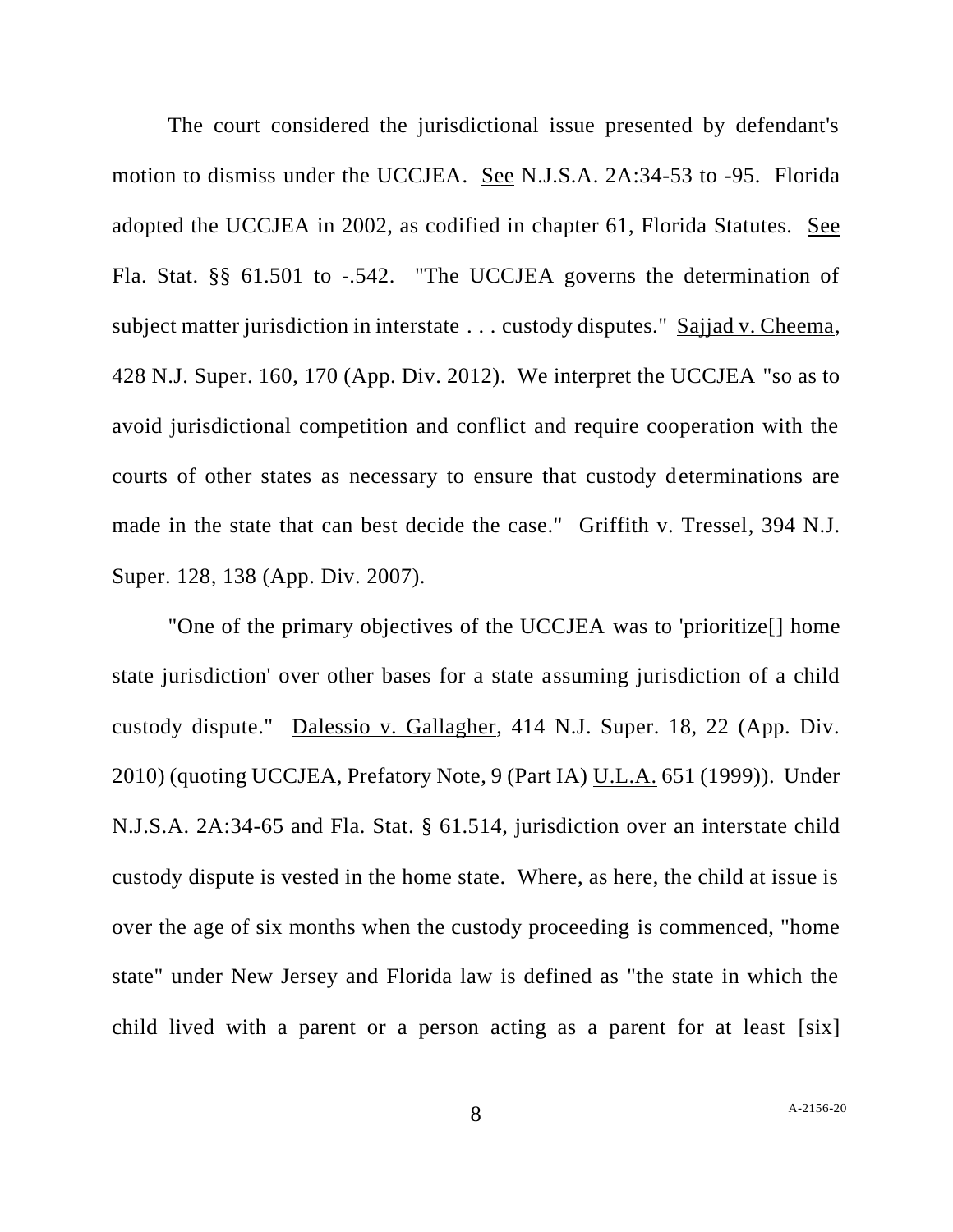consecutive months immediately before the commencement of a child custody proceeding." N.J.S.A. 2A:34-54; Fla. Stat § 61.503(7).

The record presented to the motion court provides ample support for its determination Florida is the home state for purposes of determining jurisdiction under the UCCJEA. It is undisputed the parties' son "lived" with them in Florida during the nine-month period from December 2019 until plaintiff left Florida with the child without defendant's knowledge or consent in August 2020. Defendant immediately filed the custody proceeding in Florida following plaintiff's removal of the child from that state.

We reject plaintiff's claim that a different conclusion is required because the parties intended to return to New Jersey when they first traveled to Florida and, thereafter, their return to New Jersey was delayed by the COVID-19 emergency and they continued to maintain the lease on their Tenafly apartment. As the motion court correctly found, those claims are belied by the lack of evidence the parties made travel arrangements to return to New Jersey when they first went to Florida or at any time during the months prior to August 2020, and by the evidence showing the parties were able to travel to New Jersey—as plaintiff did in January 2020—if they chose to do so. Plaintiff's claim she did not consider Florida to be the parties' residence is also contradicted by her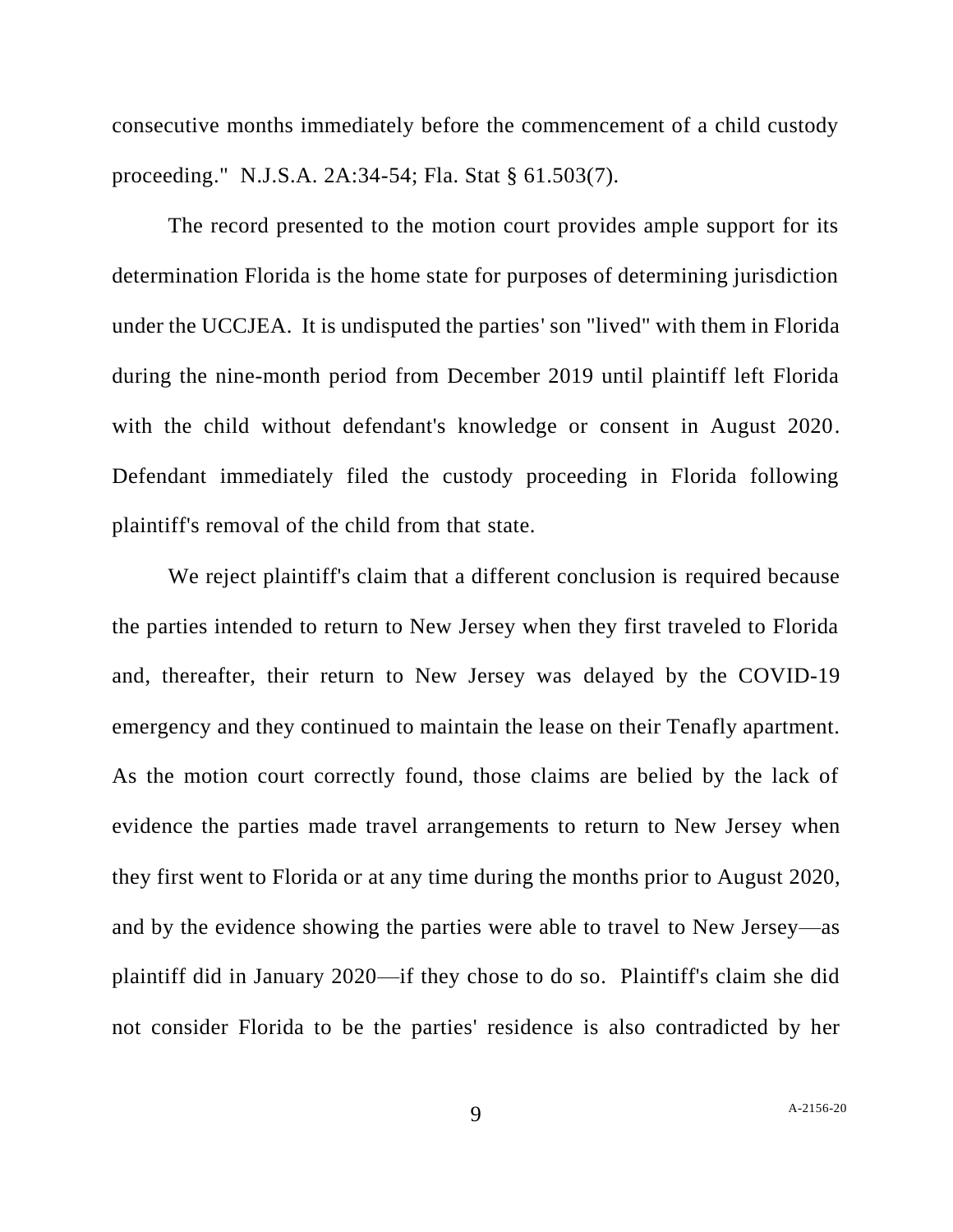certified statement, provided in support of her complaint for the domestic violence restraining order, that on August 5, 2020, defendant committed an act of domestic violence in the parties' "Florida residence."

More importantly, however, even accepting plaintiff's claim the parties visited Florida but intended to return to New Jersey, the motion court correctly concluded Florida is the home state under the UCCJEA. N.J.S.A. 2A:34-65, and its Florida counterpart, Fla. Stat. § 61.503(7), define home state by reference to where the child lived during the six months immediately prior to the commencement of the child custody proceeding. Here, the undisputed facts establish the parties' son lived with them in Florida for the six months immediately prior to the commencement of defendant's custody proceeding in Florida.

The motion court could not properly determine the child's home state is New Jersey because there is no evidence the child lived in this State for six months immediately proceeding the commencement of either the custody proceeding in Florida or the one later commenced by plaintiff in New Jersey. See P.H. v. L.W., 456 N.J. Super. 630, 637 (App. Div. 2018) (finding New Jersey was not the home state under the UCCJEA because the child lived in the State five days less than the required six months immediately preceding the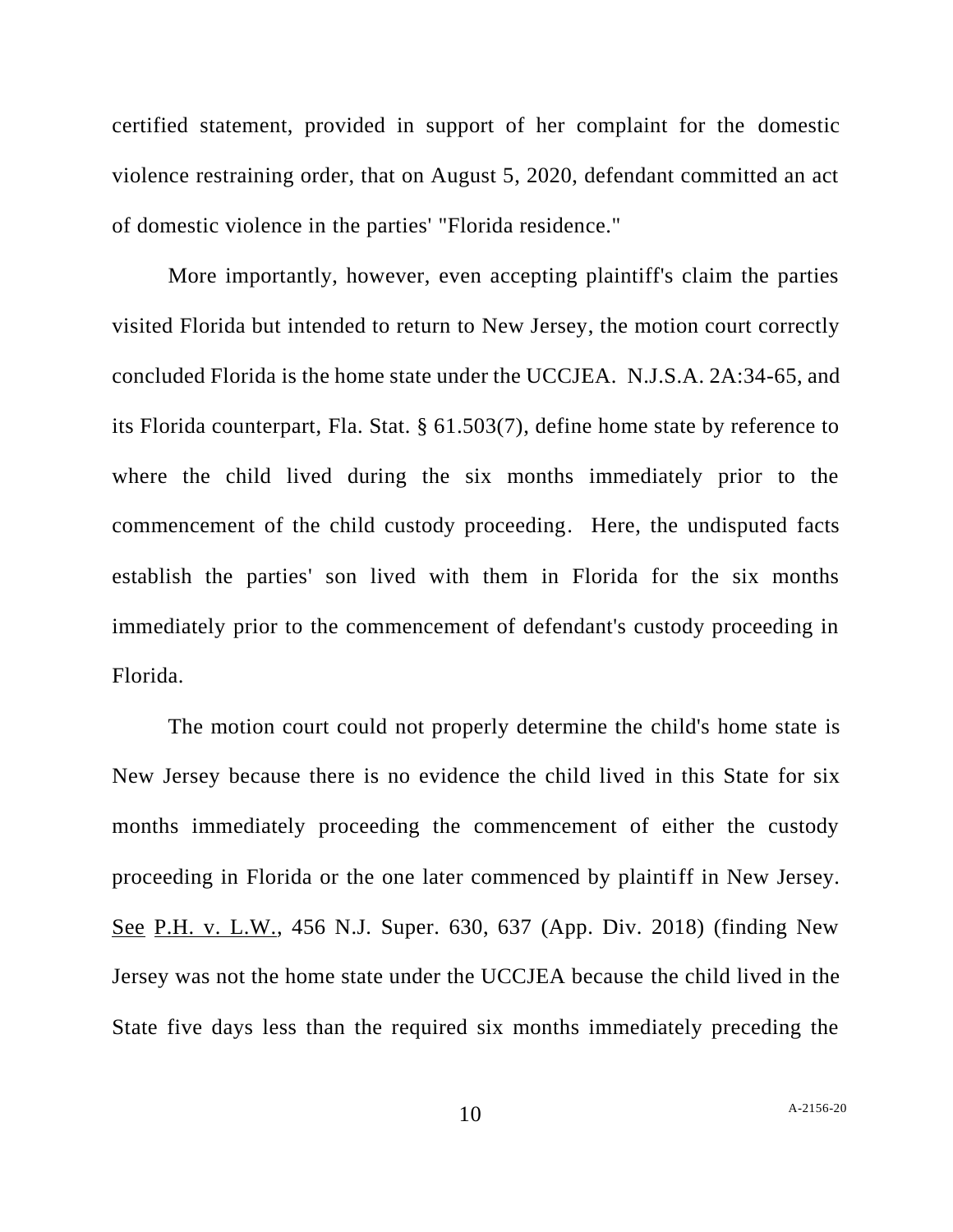commencement of the custodial proceeding). Plaintiff's claim the parties were domiciled in New Jersey, or intended to return to New Jersey, during the nine months they lived with the child in Florida is insufficient to support a finding New Jersey is the home state under the UCCJEA. As we explained in Sajjad, "determination of a child's legal residence or domicile is unnecessary as the statutory language 'lived,' included with the definition of home state" under the UCCJEA "connotes physical presence within the state, rather than subjective intent to remain." 428 N.J. Super. at 172-73.

N.J.S.A. 2A:34-65 governs the determination of jurisdiction over an initial child custody determination. Dalessio, 414 N.J. Super. at 23. In pertinent part, the statute provides:

> $[(a)]$  a court of this State has jurisdiction to make an initial child custody determination only if:

> (1) this State is the home state of the child on the date of the commencement of the proceeding, or was the home state of the child within six months before the commencement of the proceeding and the child is absent from this State but a parent or person acting as a parent continues to live in this State;

> (2) a court of another state does not have jurisdiction under paragraph (1) of this subsection, or a court of the home state of the child has declined to exercise jurisdiction on the ground that this State is the more appropriate forum under . . . [N.J.S.A*.*2A:34- 71and -72] and: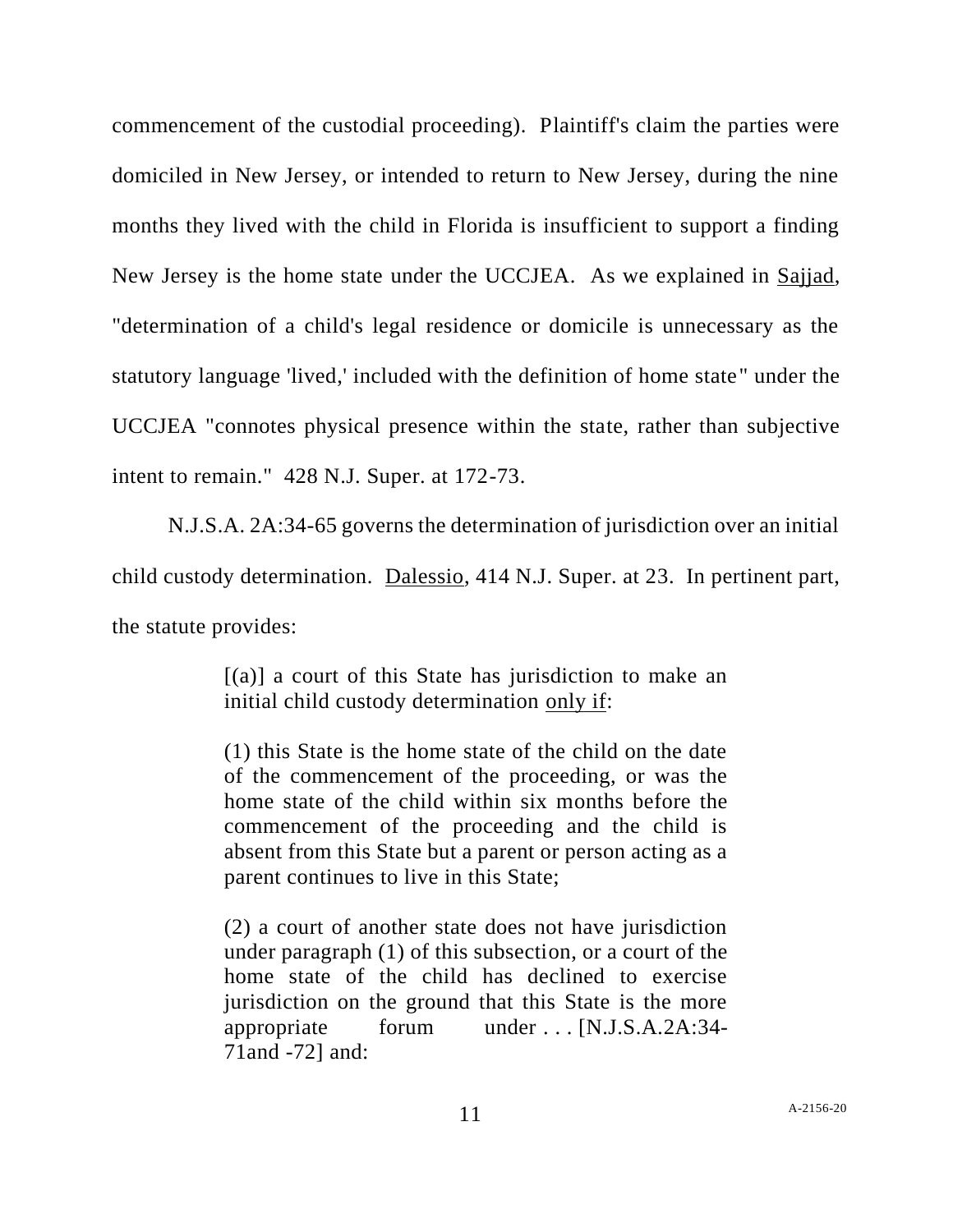(a) the child and the child's parents, or the child and at least one parent or a person acting as a parent ha[s] a significant connection with this State other than mere physical presence; and

(b) substantial evidence is available in this State concerning the child's care, protection, training and personal relationships;

(3) all courts having jurisdiction under paragraph (1) or (2) of this subsection have declined to exercise jurisdiction on the ground that a court of this State is the more appropriate forum to determine the custody of the child . . . ; or

(4) no state would have jurisdiction under paragraph  $(1)$ ,  $(2)$  or  $(3)$  of this subsection.

b. Subsection  $[(a,)]$  of this section is the exclusive jurisdictional basis for making a child custody determination by a court of this State.

c. Physical presence of, or personal jurisdiction over, a party or a child is neither necessary nor sufficient to make a child custody determination.

[N.J.S.A. 2A:34-65(a) to (c) (emphasis added).]

Under the statute's plain language, the Family Part has jurisdiction over an initial child custody dispute "only if" the standards in one or more of the subsections is satisfied. The court correctly determined plaintiff did not satisfy any of the prescribed standards. Plaintiff did not satisfy the requirements of subsection (a)(1) because, for the reasons noted, New Jersey was not the child's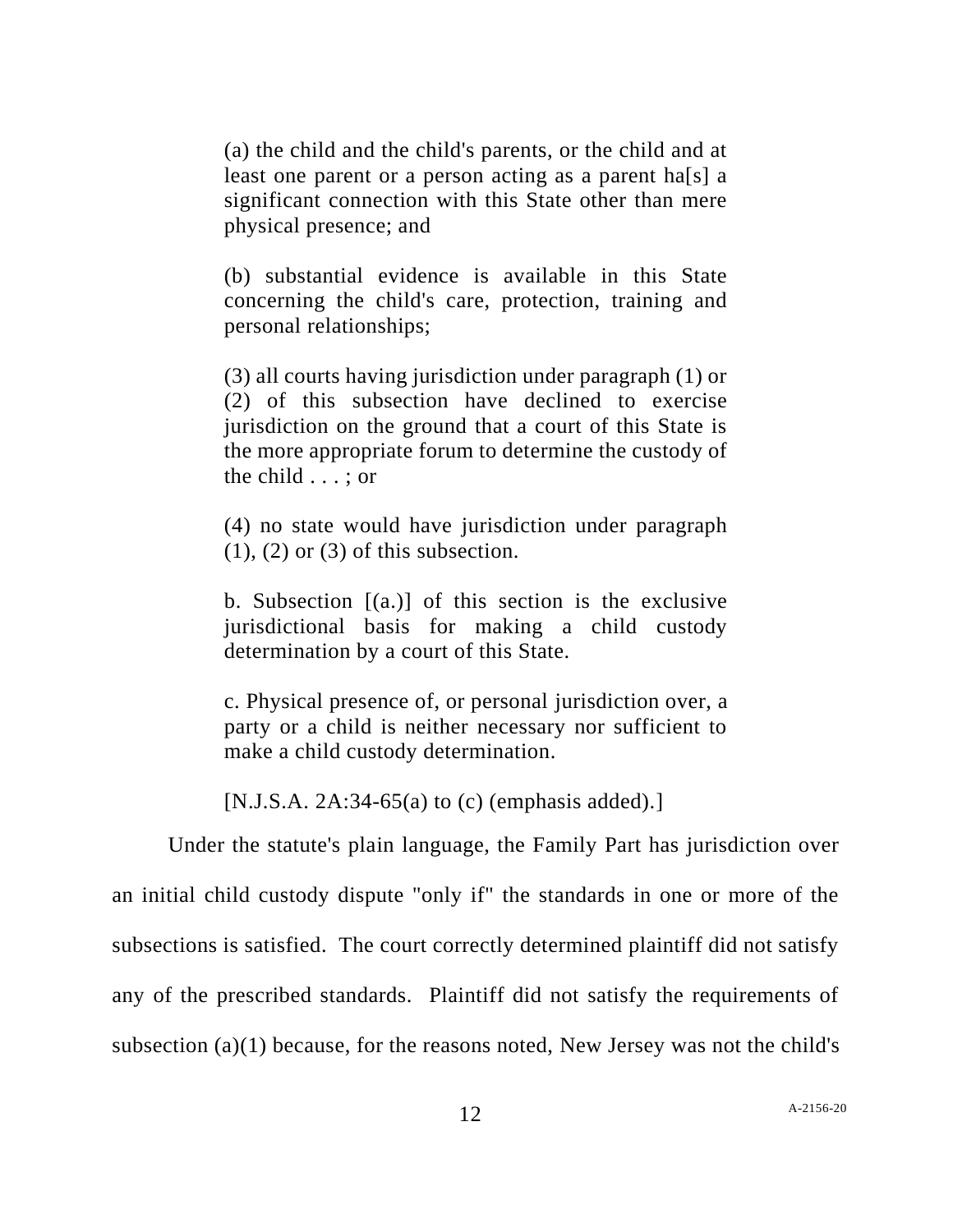home state on the date of the commencement of the custody proceeding or within six months of the commencement of the custody proceeding. N.J.S.A. 2A:34-  $65(a)(1)$ .

Plaintiff also failed to present evidence the Family Part had jurisdiction under subsection  $(a)(2)$ . The undisputed facts established there was another state, Florida, that is the child's home state under the UCCJEA, and the Circuit Court in Florida did not decline to exercise its jurisdiction in favor of New Jersey as a more convenient forum. N.J.S.A. 2A:34-65(a)(2); see also Dalessio, 414 N.J. Super. at 23 (explaining "unless the home state declines jurisdiction" New Jersey courts "cannot assume 'significant connection' jurisdiction over an initial child custody determination under N.J.S.A.  $2A:34-65(a)(2)$ "). In fact, in his consultation with the Family Part, the Florida Circuit Court judge confirmed his determination Florida is the child's home state and that he intended to exercise jurisdiction over the custodial dispute under the UCCJEA. And, as we noted, the Circuit Court's determination, which plaintiff appealed, has been affirmed.

The Family Part also did not have jurisdiction under subsection (a)(3) of N.J.S.A. 2A:34-65 because the Circuit Court did not decline "jurisdiction on the ground that" the Family Part "is the more appropriate forum to determine the custody of the child." N.J.S.A. 2A:34-65(a)(3). There is also no evidence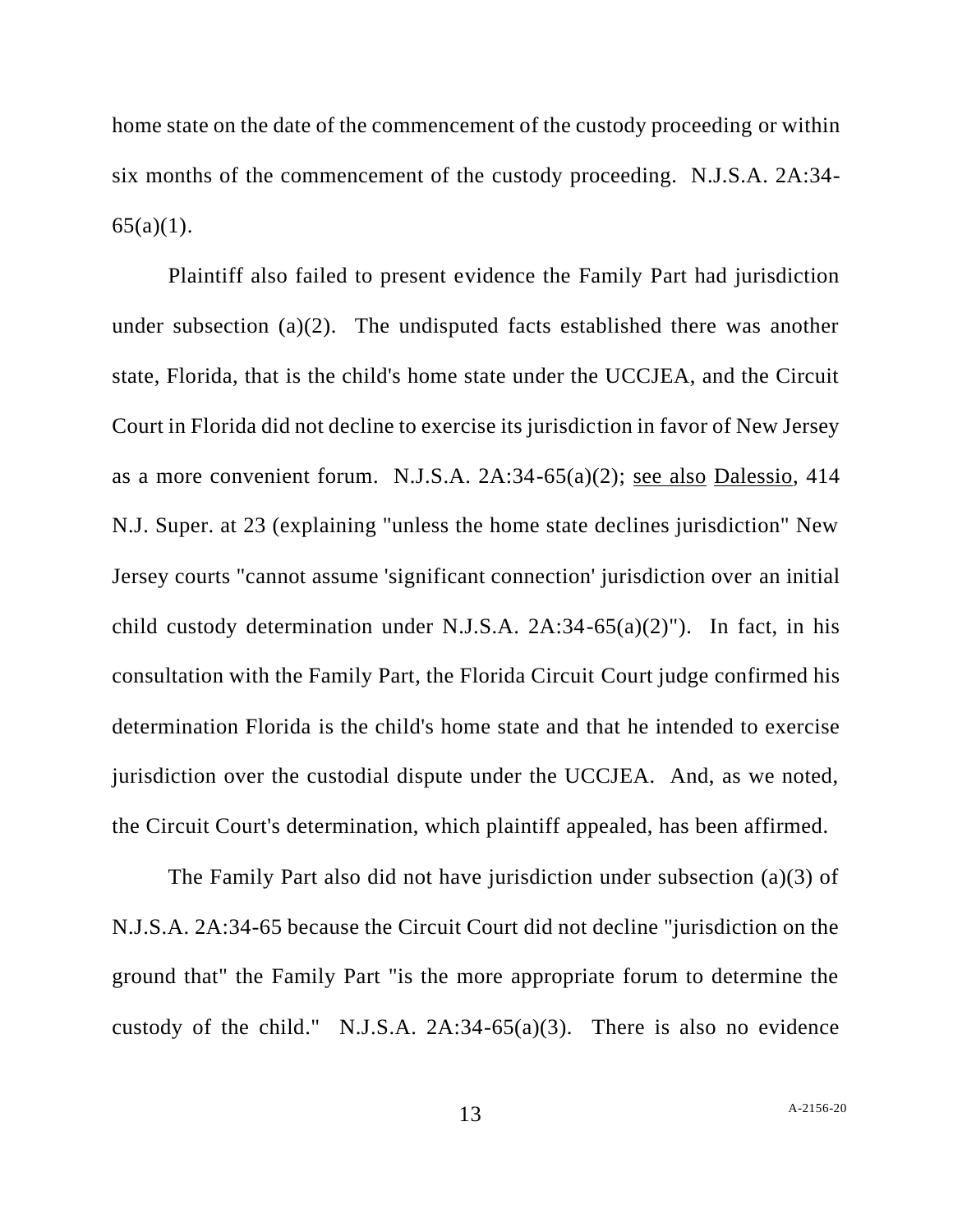supporting a finding of jurisdiction in New Jersey under subsection (a)(4) because there is a state, Florida, which has jurisdiction as the home state over plaintiff's claims. N.J.S.A. 2A:34-65(a)(4).

In sum, our de novo review of the record under N.J.S.A. 2A:34-65(a) compels the conclusion the motion court correctly determined it lacked jurisdiction over the claims asserted in plaintiff's complaint. A New Jersey court "may not exercise its jurisdiction" under the UCCJEA "if at the time of the commencement of the proceeding a proceeding concerning the custody of the child had been commenced in a court of another state having jurisdiction substantially in conformity with [the] act."<sup>5</sup> N.J.S.A. 2A:34-70(a). The record supports application of that prohibition here.

We disagree with plaintiff's argument the court did not make adequate findings of fact and conclusions of law supporting its determination. See R. 1:7- 4(a). The court's findings are succinctly stated, but the court applied the correct legal standard, fully considered the record and its communication with the Circuit Court in Florida, and explained it lacked jurisdiction because New Jersey

<sup>&</sup>lt;sup>5</sup> There are exceptions to this statutory prohibition set forth in N.J.S.A. 2A:34-70(a) but they are not applicable here.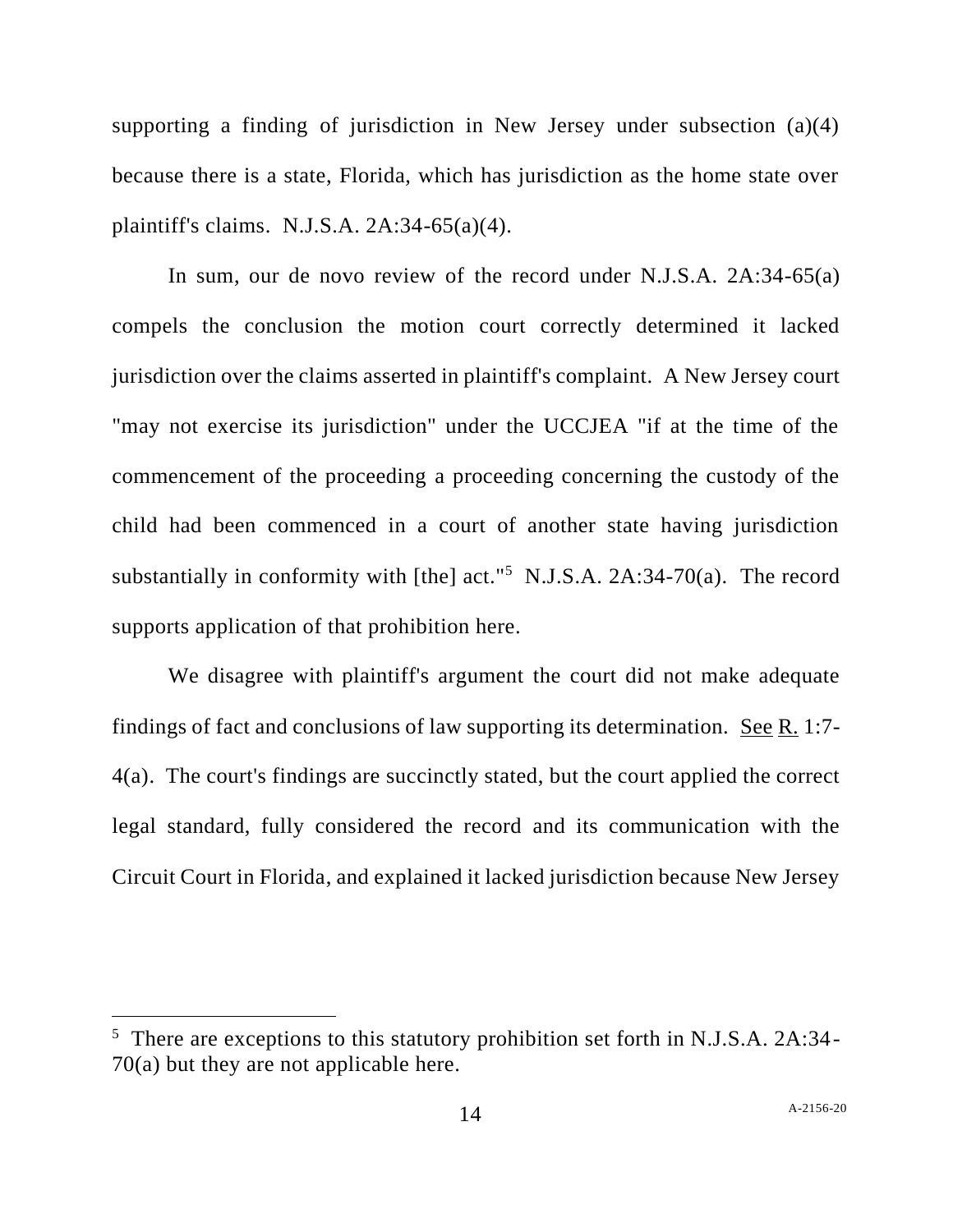is not the child's home state under the UCCJEA. We discern no basis requiring a remand for further findings of fact or conclusions of law.

We are also unpersuaded by plaintiff's argument, made in the alternative, that if we do not reverse the court's dismissal order, we should remand for a plenary hearing because there are issues of material fact that require a plenary hearing. "A plenary hearing should be held in cases where the court must make findings on disputed facts." B.G. v. L.H., 450 N.J. Super. 438, 462 (Ch. Div. 2017). In those circumstances, a plenary hearing allows for the court to take testimony from witnesses so that it may make credibility determinations. See Amatuzzo v. Kozmiuk, 305 N.J. Super*.* 469, 475-76, (App. Div. 1997). A plenary hearing is unnecessary when it "would adduce no further facts or information," and "[a]ll of the relevant material was supplied to the motion judge." Llewelyn v. Shewchuk, 440 N.J. Super. 207, 217 (App. Div. 2015) (quoting Fineberg v. Fineberg, 309 N.J. Super. 205, 218 (App. Div. 1998)).

Plaintiff does not identify any disputed fact issues pertinent to a determination of the jurisdictional issue under the UCCJEA, and we find none based on our review of the record. Additionally, the undisputed facts establish Florida is the child's home state under the UCCJEA because he lived there for more than six months immediately prior to the commencement of the Florida